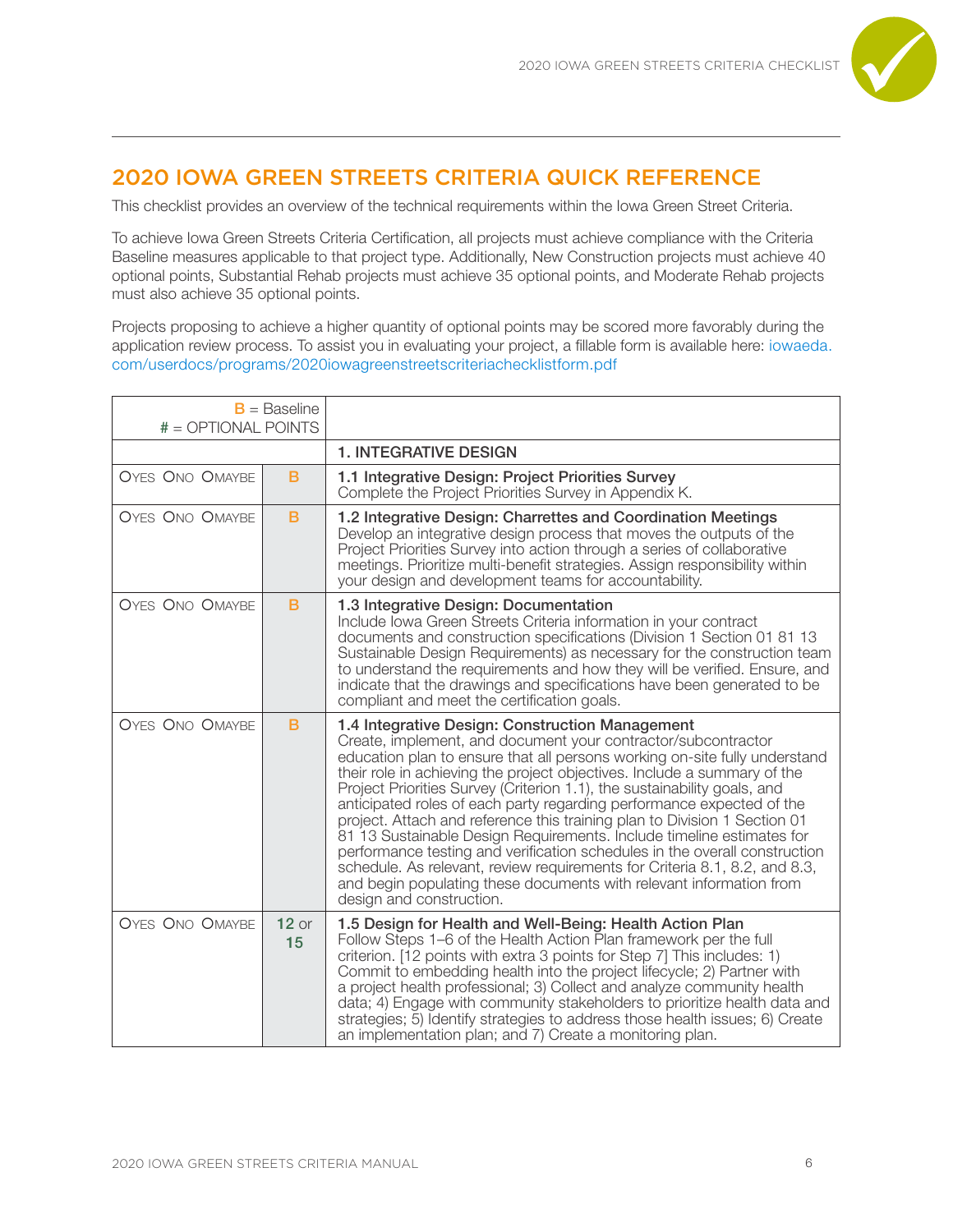

| $# = OPTIONAL$ POINTS                   | $B =$ Baseline |                                                                                                                                                                                                                                                                                                                                                                                        |
|-----------------------------------------|----------------|----------------------------------------------------------------------------------------------------------------------------------------------------------------------------------------------------------------------------------------------------------------------------------------------------------------------------------------------------------------------------------------|
| <b>OYES ONO OMAYBE</b>                  | 10             | 1.6 Resilient Communities: Multi-Hazard/Vulnerability Assessment<br>Conduct a four-part assessment (social, physical, functional, strategy) to<br>identify critical risk factors of your property and implement at least two<br>sets of strategies to enable the project to adapt to, and mitigate, climate<br>related or seismic risks. See full criterion for more guidance.         |
| <b>OYES ONO OMAYBE</b>                  | 8              | 1.7 Resilient Communities: Strengthening Cultural Resilience<br>Integrate community and resident participation in the development<br>processes so that the built environment honors cultural identities, resident<br>voices, and community histories.<br><b>Option 1: Complete a Cultural Resilience Assessment</b><br><b>OR</b><br><b>Option 2:</b> Convene a Cultural Advisory Group |
| <b>OYES ONO OMAYBE</b>                  | B              | <b>1.8 Resilient Structures</b><br>Baseline: New residential construction projects without a basement<br>construct a safe room to protect against wind forces and wind debris from<br>events such as a tornado.                                                                                                                                                                        |
|                                         | 10             | <b>Optional:</b> New construction projects with a basement and rehab projects<br>construct a safe room to protect against wind forces and wind debris from<br>events such as a tornado.                                                                                                                                                                                                |
|                                         |                | SUBTOTAL OPTIONAL POINTS                                                                                                                                                                                                                                                                                                                                                               |
| $B =$ Baseline<br>$# = OPTIONAL$ POINTS |                |                                                                                                                                                                                                                                                                                                                                                                                        |
|                                         |                | 2. LOCATION + NEIGHBORHOOD FABRIC                                                                                                                                                                                                                                                                                                                                                      |
| <b>OYES ONO OMAYBE</b>                  | B              | 2.1 Sensitive Site Protection<br>All projects must:<br>1. Protect floodplain functions (e.g., storage, habitat, water quality) by<br>limiting new development within the 100-year floodplain of all types<br>of watercourses.<br>2. Conserve and protect aquatic ecosystems, including wetlands and                                                                                    |
|                                         |                | deepwater habitats, that provide critical ecosystem functions for fish,<br>other wildlife, and people.                                                                                                                                                                                                                                                                                 |
|                                         |                | 3. Protect ecosystem function by avoiding the development of areas<br>that contain habitat for plant and animal species identified as<br>threatened or endangered.                                                                                                                                                                                                                     |
|                                         |                | 4. Conserve the most productive agricultural soils by protecting prime<br>farmland, unique farmland, and farmland of statewide or local<br>importance.                                                                                                                                                                                                                                 |
|                                         |                | If your site contains any of these ecologically sensitive features, follow the<br>specific Requirements under that subheading.                                                                                                                                                                                                                                                         |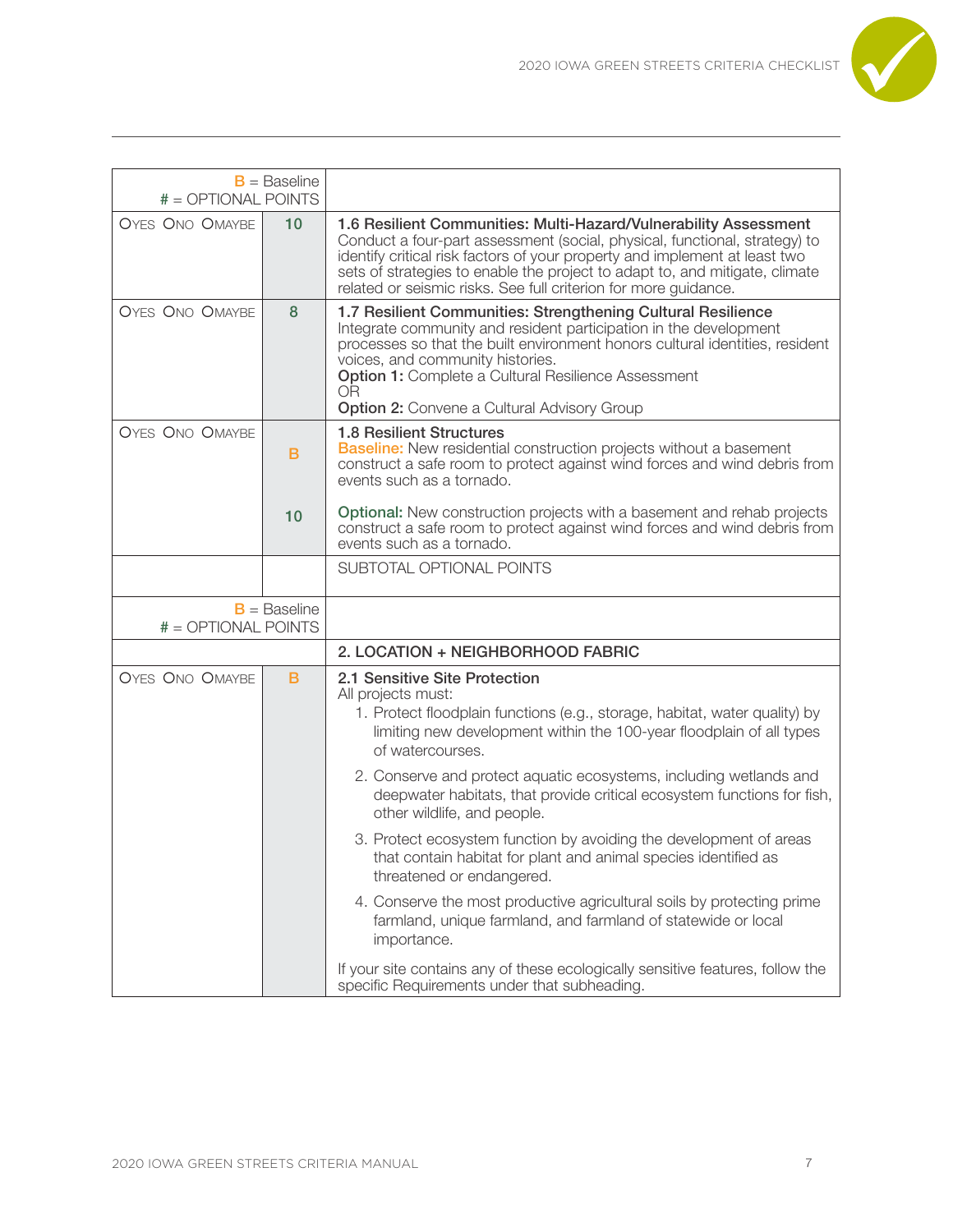

| # = OPTIONAL POINTS    | $B =$ Baseline |                                                                                                                                                                                                                                                                                                                                                                                                                                                                                                                                  |
|------------------------|----------------|----------------------------------------------------------------------------------------------------------------------------------------------------------------------------------------------------------------------------------------------------------------------------------------------------------------------------------------------------------------------------------------------------------------------------------------------------------------------------------------------------------------------------------|
| <b>OYES ONO OMAYBE</b> | B              | 2.2 Connections to Existing Development and Infrastructure<br>Locate the project on a site with access to existing roads, water, sewers,<br>and other infrastructure and within or contiguous to (having at least<br>25% of the perimeter bordering) existing development. Connect the<br>project to the existing pedestrian network. For sites over 5 acres, provide<br>connections to the adjacent street network at least every 800 feet. Tie all<br>planned bike paths to existing bike paths.                               |
| <b>OYES ONO OMAYBE</b> | в              | 2.3 Compact Development (Baseline for New Construction)<br>At a minimum, build to the residential density (dwelling units/acre) of the<br>census block group where the project is located. In Rural/Tribal/Small<br>Town locations that do not have zoning requirements: Build to a minimum<br>net density of 5 units per acre for single-family houses; 10 units per acre<br>for multifamily buildings, single and two-story; and 15 units per acre for<br>multifamily buildings greater than two-stories.                      |
| <b>OYES ONO OMAYBE</b> | $5$ or $7$     | 2.4 Compact Development<br>Exceed the residential density (dwelling units/acre) of the census block<br>group in which your project is located. Exceed by 2x for [5 points]; exceed<br>by 3x for [7 points]. In Rural/Tribal/Small Towns that do not have zoning<br>requirements, build to a minimum net density of 7.5 units per acre for<br>single-family houses; 12 units per acre for multifamily buildings, single and<br>two-story; and 20 units per acre for multifamily buildings greater than two<br>stories. [5 points] |
| <b>OYES ONO OMAYBE</b> | в              | 2.5 Proximity to Services and Community Resources (Baseline for<br><b>New Construction</b> )<br>Locate the project within a 0.5-mile walk distance of at least four, or a<br>1-mile walk distance of at least seven, of the listed services.                                                                                                                                                                                                                                                                                     |
| <b>OYES ONO OMAYBE</b> | в              | 2.6 Preservation of and Access to Open Space for Rural/Tribal/Small<br>Town<br>(Baseline for New Construction Rural/Tribal/Small Town)<br>Option 1: Locate the project within a 0.25-mile walk distance of<br>dedicated public open space that is a minimum of 0.75 acres; at least<br>80% of which unpaved.<br>0R<br><b>Option 2:</b> Set aside a minimum of 10% (minimum of 0.25 acres) of the<br>total project acreage as open and accessible to all residents; at least 80%<br>of which unpaved.                             |
| <b>OYES ONO OMAYBE</b> | 6 Max          | 2.7 Preservation of and Access to Open Space<br><b>Option 1:</b> Locate the project within a 0.25-mile walk distance of<br>dedicated open space that is a minimum of 0.75 acres; at least 80% of<br>which unpaved.<br>0R<br>Option 2: Set aside a percentage of permanent open space for use by all<br>residents; at least 80% of which unpaved. 20% [2 points]; 35% [4 points];<br>45% + written statement of preservation/conservation policy [6 points].                                                                      |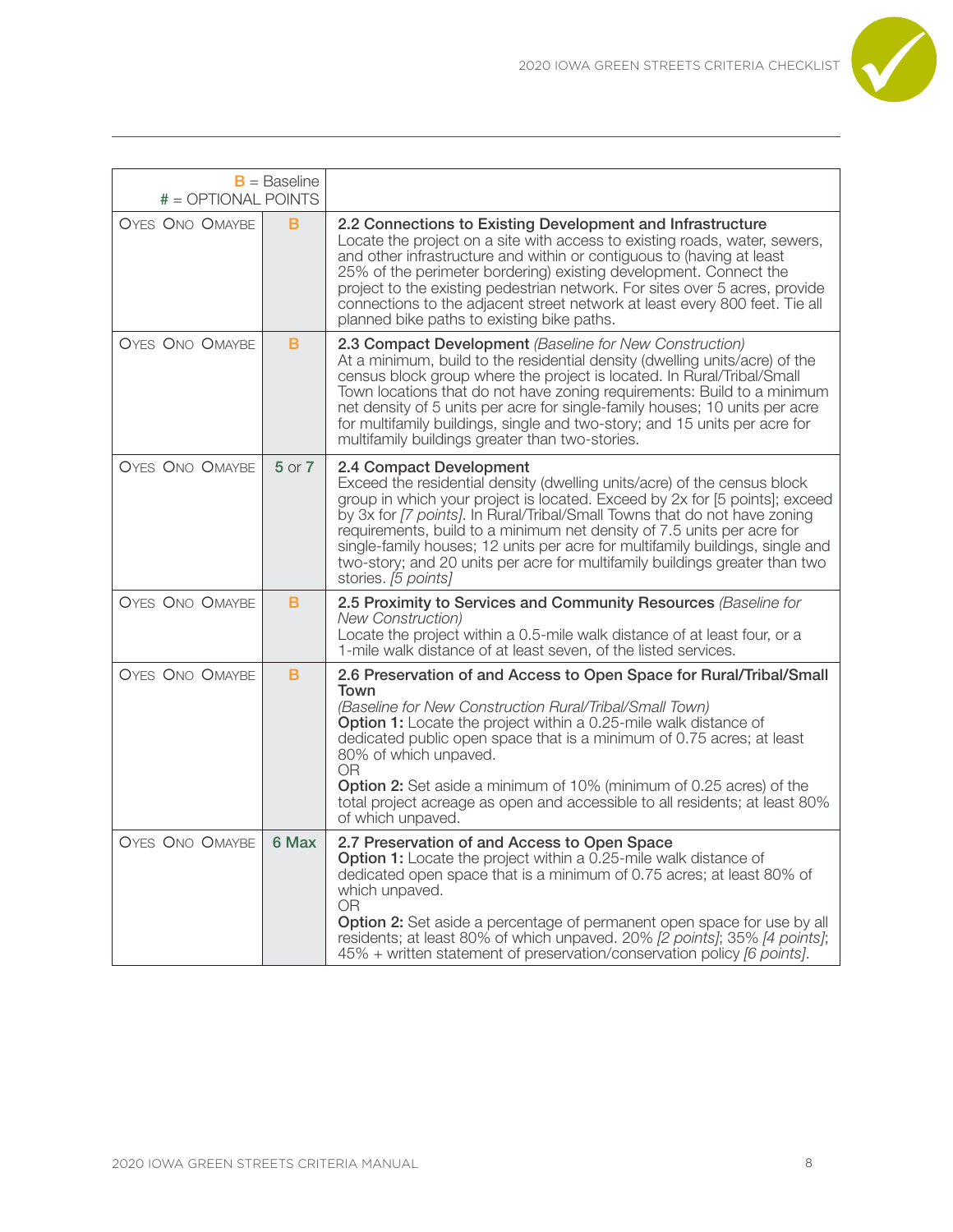

| # = OPTIONAL POINTS    | $B =$ Baseline |                                                                                                                                                                                                                                                                                                                                                                                                                                                                                                                         |
|------------------------|----------------|-------------------------------------------------------------------------------------------------------------------------------------------------------------------------------------------------------------------------------------------------------------------------------------------------------------------------------------------------------------------------------------------------------------------------------------------------------------------------------------------------------------------------|
| <b>OYES ONO OMAYBE</b> |                | 2.8 Access to Transit (Baseline for New Construction projects that do not<br>qualify as Rural/Tribal/Small Town; Optional for all other project types)                                                                                                                                                                                                                                                                                                                                                                  |
|                        | B              | Baseline: New Construction, not Rural/Tribal/Small Town<br>Locate projects within a 0.5-mile walk distance of transit services (bus, rail<br>and/or ferry), constituting at least 45 or more transit rides per weekday,<br>with some type of weekend service.                                                                                                                                                                                                                                                           |
|                        | $\overline{2}$ | Optional: New Construction, not Rural/Tribal/Small Town<br>Locate the project along dedicated bike trails or lanes (Class I, II, or IV)<br>that lead to high-quality transit services (100 trips per day) within 3 miles.<br>[2 points]                                                                                                                                                                                                                                                                                 |
|                        | 2, 6, 8        | Optional: Rehabilitation, not Rural/Tribal/Small Town<br>Locate projects within a 0.5-mile walk distance of public transit services<br>(bus, rail and/or ferry), constituting at least 45 or more transit rides per<br>weekday, with some type of weekend service. [6 points] Locate the<br>project along dedicated bike trails or lanes (Class I, II, or IV) that lead to<br>high-quality transit services (100 trips per day) within 3 miles. [2 points]                                                              |
|                        | $6\phantom{1}$ | Optional: New Construction and Rehabilitation, Rural/Tribal/Small<br>Town<br>Locate the project within 0.5 mile walk distance of public transit services<br>with at least 45 rides per weekday and some weekend service. OR,<br>Install at least two charging stations for electric vehicles. OR, Locate the<br>project with 5 miles of one of the following transit options: 1) vehicle share<br>program; 2) dial-a-ride program; 3) employer vanpool; 4) park-and-ride; 5)<br>public/private regional transportation. |
| <b>OYES ONO OMAYBE</b> | $2 - 8$        | 2.9 Improving Connectivity to the Community<br>Improve access to community amenities through at least one of the<br>options incentivizing biking mobility or improving access to transit.                                                                                                                                                                                                                                                                                                                               |
| <b>OYES ONO OMAYBE</b> | 5 Max          | 2.10 Passive Solar Heating/Cooling<br>Design and build with passive solar design, orientation, and shading that<br>meet the guidelines specified.                                                                                                                                                                                                                                                                                                                                                                       |
| <b>OYES ONO OMAYBE</b> | 10             | 2.11 Adaptive Reuse of Buildings<br>Rehabilitate and adapt an existing structure. Design the project to adapt,<br>renovate, or reuse at least 50% of the existing structure and envelope.                                                                                                                                                                                                                                                                                                                               |
| <b>OYES ONO OMAYBE</b> | 6              | 2.12 Access to Fresh, Local Foods<br>Provide residents and staff with access to fresh, local foods through one<br>of the following options:<br><b>Option 1: Neighborhood Farms and Gardens</b><br><b>Option 2: Community-Supported Agriculture</b><br><b>Option 3: Proximity to Farmers Market</b>                                                                                                                                                                                                                      |
| <b>OYES ONO OMAYBE</b> | 8              | 2.13 Advanced Certification: Site Planning, Design, and Management<br>Locate building(s) within a community that is certified in LEED for<br>Neighborhood Development, LEED for Cities and Communities, Living<br>Community Challenge, or SITES.                                                                                                                                                                                                                                                                        |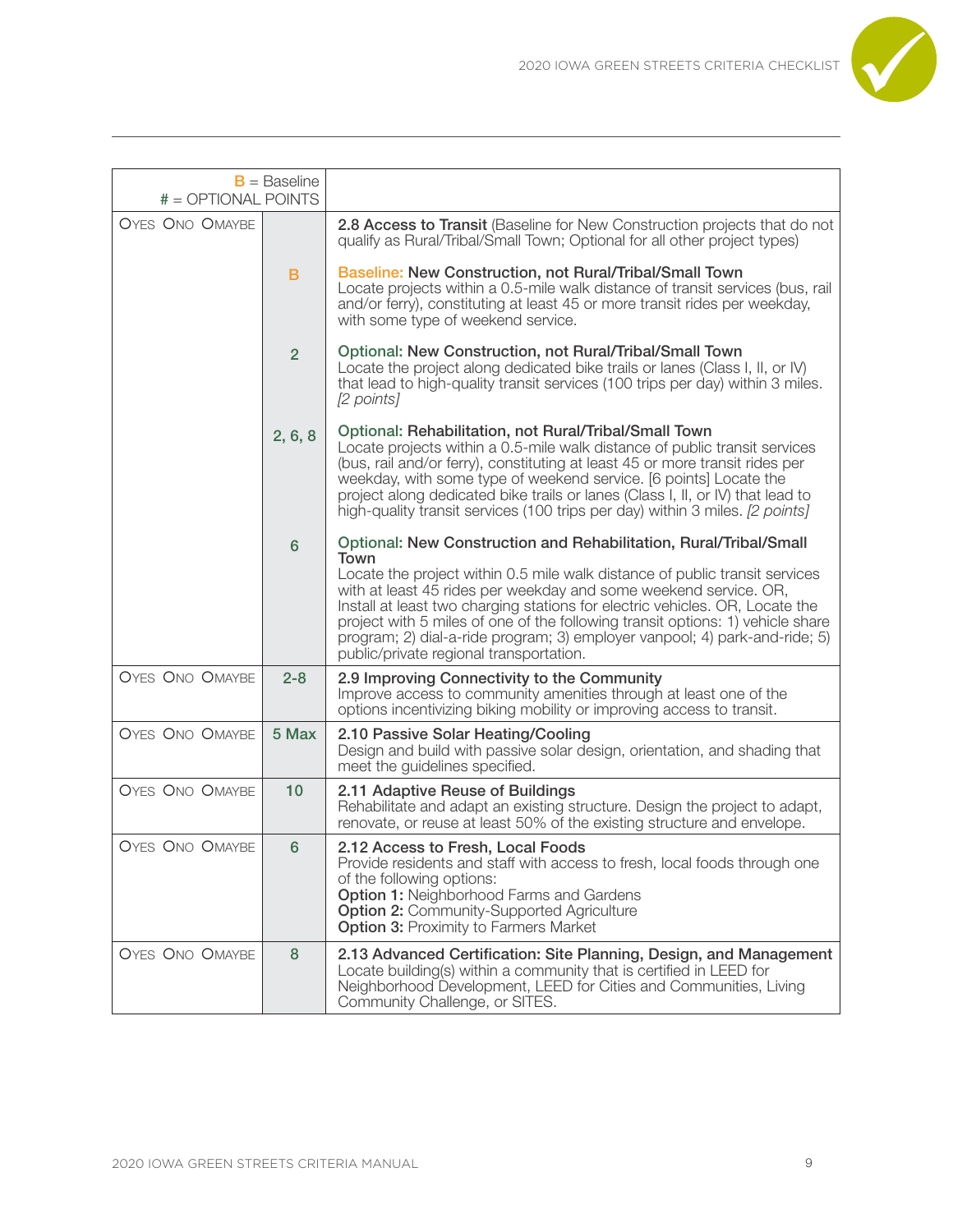

| $# = OPTIONAL$ POINTS  | $B =$ Baseline      |                                                                                                                                                                                                                                                                                                                                                                                                                                                                                     |
|------------------------|---------------------|-------------------------------------------------------------------------------------------------------------------------------------------------------------------------------------------------------------------------------------------------------------------------------------------------------------------------------------------------------------------------------------------------------------------------------------------------------------------------------------|
| <b>OYES ONO OMAYBE</b> | $\overline{2}$<br>3 | 2.14 Local Economic Development and Community Wealth Creation<br>Demonstrate that local preference for construction employment and<br>subcontractor hiring was part of your bidding process, and how it<br>functioned during construction.<br><b>OR</b><br>Demonstrate that you achieved at least 20% local employment.<br>0R                                                                                                                                                       |
|                        | 3                   | Provide physical space for small business, nonprofits, and/or skills and<br>workforce education.                                                                                                                                                                                                                                                                                                                                                                                    |
| <b>OYES ONO OMAYBE</b> | B                   | 2.15a Access to Broadband: Broadband Ready<br>(Baseline for New Construction and Substantial Rehab Projects in Rural/<br>Tribal/Small Town Locations)<br>Incorporate broadband infrastructure so that when broadband service<br>comes to a community, the property can be easily connected. Include a<br>network of mini-ducts or conduit throughout the building, extending from<br>the expected communications access point to each network termination<br>point in the building. |
| <b>OYES ONO OMAYBE</b> | 6                   | 2.15b Access to Broadband: Connectivity<br>(Optional for Rural/Tribal/Small Town)<br>Ensure all units and common spaces in the property have broadband<br>internet access with at least a speed of 25/3 mbs.                                                                                                                                                                                                                                                                        |
|                        |                     | SUBTOTAL OPTIONAL POINTS                                                                                                                                                                                                                                                                                                                                                                                                                                                            |
| $# = OPTIONAL$ POINTS  | $B =$ Baseline      |                                                                                                                                                                                                                                                                                                                                                                                                                                                                                     |
|                        |                     | <b>3. SITE IMPROVEMENTS</b>                                                                                                                                                                                                                                                                                                                                                                                                                                                         |
| <b>OYES ONO OMAYBE</b> | B                   | 3.1 Environmental Remediation<br>Determine whether there are any hazardous materials present on the site<br>through one of the four methods listed. Mitigate any contaminants found.                                                                                                                                                                                                                                                                                                |
| <b>OYES ONO OMAYBE</b> | в                   | 3.2 Minimization of Disturbance During Staging and Construction<br>For sites >1 acre, implement EPA's National Pollutant Discharge<br>Elimination System Stormwater Discharges from Construction Activities<br>guidance, or local requirements, whichever is more stringent. For sites<br>with an area $\leq$ 1, follow guidance in full criterion.                                                                                                                                 |
| <b>OYES ONO OMAYBE</b> | B                   | 3.3 Ecosystem Services/Landscape<br>(Baseline, if providing landscaping)<br>If providing plantings, all must be native or climate-appropriate (adapted)<br>to the region and appropriate to the site's soil and microclimate. Do<br>not introduce any invasive plant species. Plant, seed, or xeriscape all<br>disturbed areas.                                                                                                                                                     |
| <b>OYES ONO OMAYBE</b> | B                   | 3.4 Surface Stormwater Management<br>(Baseline for New Construction; Baseline for all Rehab projects if land<br>disturbed is $\geq 1,000$ sq.ft.)<br>Through on-site infiltration, evapotranspiration, and rainwater harvesting,<br>retain the 1.25" rain event on site.                                                                                                                                                                                                            |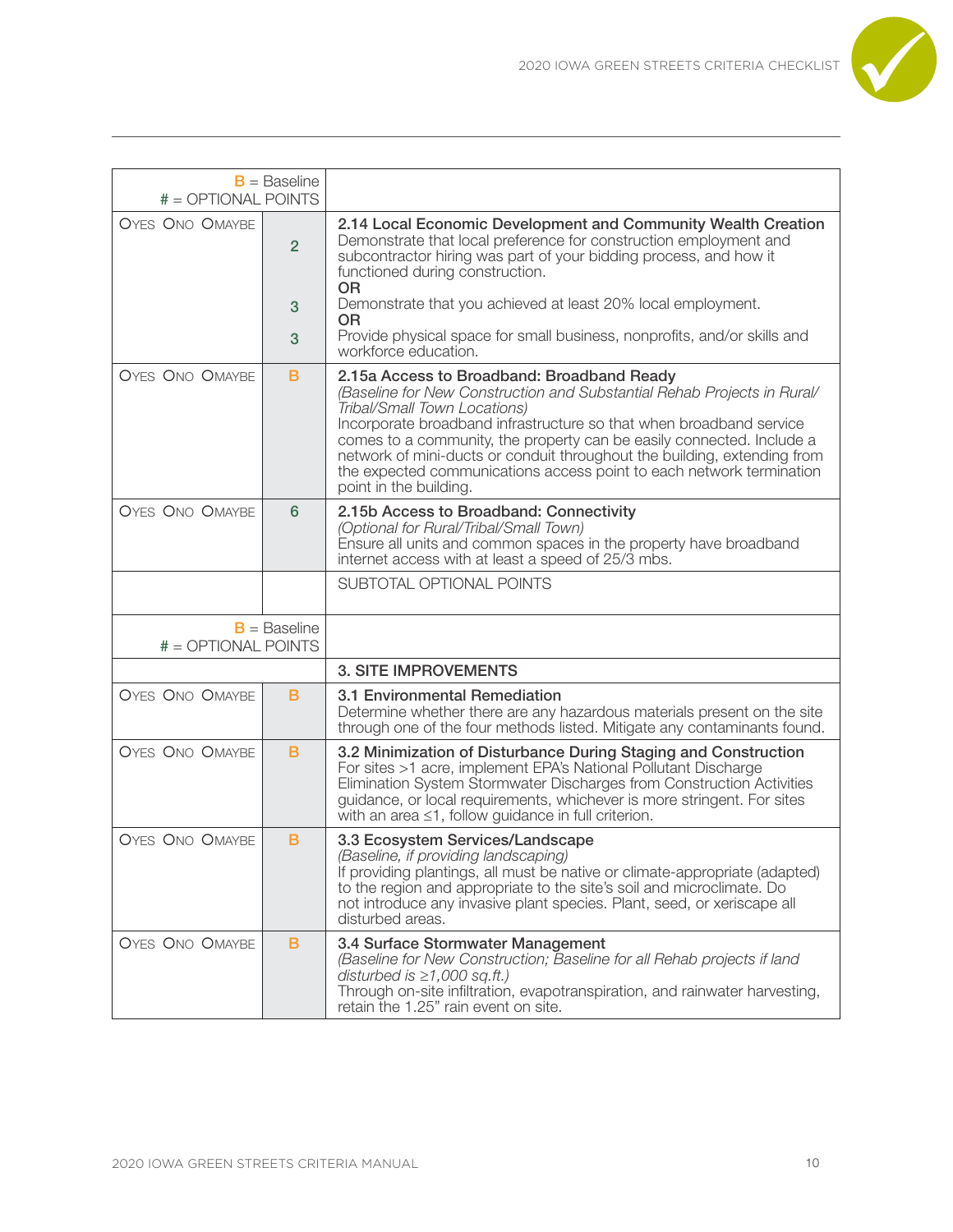

| # = OPTIONAL POINTS    | $B =$ Baseline |                                                                                                                                                                                                                                                                                                                                                                                           |
|------------------------|----------------|-------------------------------------------------------------------------------------------------------------------------------------------------------------------------------------------------------------------------------------------------------------------------------------------------------------------------------------------------------------------------------------------|
| <b>OYES ONO OMAYBE</b> | 10             | 3.5 Surface Stormwater Management: Channel Protection Volume<br>(Baseline to manage 2.5" rain event for lowa Green Streets Certification<br>Plus)<br>Through on-site infiltration, evapotranspiration, and rainwater harvesting,<br>retain the 1.25" rain event on site (rehab projects) or 2.5" rain event on site<br>(new construction or projects disturbing $\geq 1,000$ square feet. |
| <b>OYES ONO OMAYBE</b> | B              | 3.6 Efficient Irrigation and Water Reuse<br>(Baseline, if permanent irrigation is utilized)<br>At least 50% of the site's irrigation satisfied by water use from the sources<br>listed. If irrigation is utilized, install an efficient irrigation system per the<br>requirements listed.                                                                                                 |
| <b>OYES ONO OMAYBE</b> | 6              | 3.7 Efficient Irrigation and Water Reuse<br>(for systems grandfathered-in in 3.6)<br>At least 50% of the site's irrigation satisfied by water use from the sources<br>listed.                                                                                                                                                                                                             |
|                        |                | SUBTOTAL OPTIONAL POINTS                                                                                                                                                                                                                                                                                                                                                                  |
| # = OPTIONAL POINTS    | $B =$ Baseline |                                                                                                                                                                                                                                                                                                                                                                                           |
|                        |                |                                                                                                                                                                                                                                                                                                                                                                                           |
|                        |                | <b>4. WATER CONSERVATION</b>                                                                                                                                                                                                                                                                                                                                                              |
| <b>OYES ONO OMAYBE</b> | B              | 4.1 Water-Conserving Fixtures<br>Install water-conserving fixtures meeting the specifications in the criterion.<br>For all single-family homes and all dwelling units in buildings three stories<br>or fewer, the static service pressure must not exceed 60 psi.                                                                                                                         |
| <b>OYES ONO OMAYBE</b> | 6 Max          | 4.2 Advanced Water Conservation<br>[Baseline for Iowa Green Streets Certification Plus]<br>Reduce total indoor water consumption by at least 30% compared to<br>baseline indoor water consumption chart. Any new toilet, showerhead,<br>and/or lavatory faucet must be WaterSense certified.                                                                                              |
| <b>OYES ONO OMAYBE</b> | B/3            | 4.3 Water Quality<br><b>Baseline/Optional:</b> Baseline for Substantial Rehabs of buildings built<br>before 1986; Optional for all other building types: Replace lead service<br>lines. [3 points]                                                                                                                                                                                        |
|                        | B              | <b>Baseline:</b> For multifamily buildings with either a cooling tower, a<br>centralized hot water system, or 10+ stories: Develop a Legionella water<br>management program.                                                                                                                                                                                                              |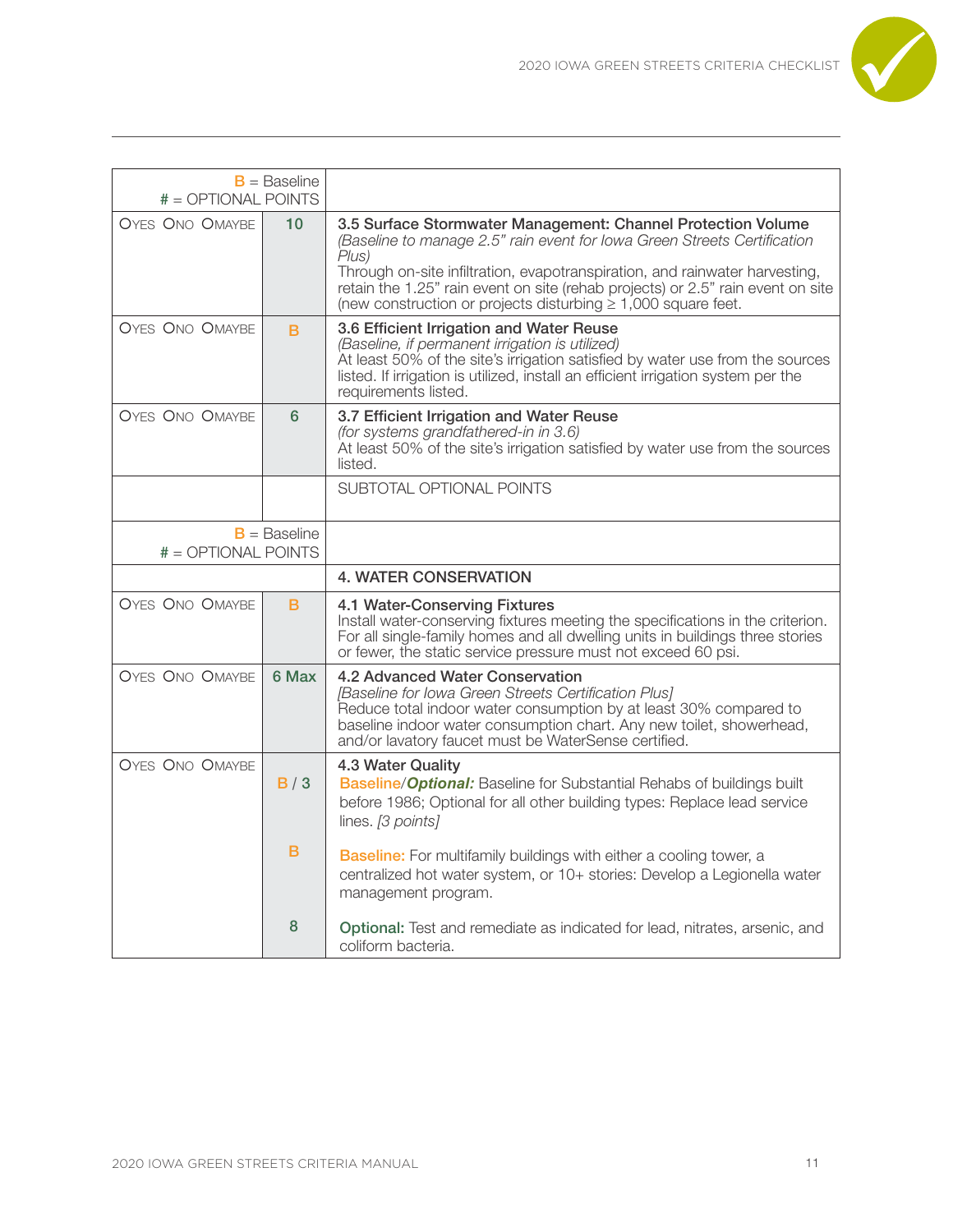

| # = OPTIONAL POINTS                     | $B =$ Baseline |                                                                                                                                                                                                                                                                                                                                                                                                                                                                                                                                                                                                                                                                                                                                                          |
|-----------------------------------------|----------------|----------------------------------------------------------------------------------------------------------------------------------------------------------------------------------------------------------------------------------------------------------------------------------------------------------------------------------------------------------------------------------------------------------------------------------------------------------------------------------------------------------------------------------------------------------------------------------------------------------------------------------------------------------------------------------------------------------------------------------------------------------|
| <b>OYES ONO OMAYBE</b>                  | 4              | 4.4 Monitoring Water Consumption and Leaks<br>Conduct pressure-loss tests and visual inspections to determine if there<br>are leaks; fix leaks.<br><b>AND</b><br>Install an advanced water monitoring and leak detection system capable<br>of identifying and shutting water off during anomalous water events.<br><b>OR</b><br>Install a device to separately monitor water consumption of each cold<br>branch off the apartment line riser for each dwelling unit or each cold<br>water riser and the domestic hot water cold water feed for each building<br>or each toilet that allows remote monitor readings; common laundry<br>facilities; boiler makeup water; outdoor water consumption; and water<br>consumption in any non-residential space. |
| <b>OYES ONO OMAYBE</b>                  | 4              | 4.5 Efficient Plumbing Layout and Design<br>Store no more than 0.5 gallon of water in any piping/manifold between<br>the fixture and the water heating source or recirculation line. No more than<br>0.6 gallon of water shall be collected from the fixture before a 10-degree<br>Fahrenheit rise in temperature is observed. Recirculation systems must be<br>demand-initiated.                                                                                                                                                                                                                                                                                                                                                                        |
| <b>OYES ONO OMAYBE</b>                  | 6 Max          | 4.6 Non-Potable Water Reuse<br>Harvest, treat, and reuse rainwater and/or greywater to meet a portion of<br>the project's non-potable water needs: 10% reuse [3 points]; 20% reuse<br>[4 points]; 30% reuse [5 points]; 40% reuse [6 points].                                                                                                                                                                                                                                                                                                                                                                                                                                                                                                            |
| <b>OYES ONO OMAYBE</b>                  | 8              | 4.7 Access to Potable Water During Emergencies<br>Provide residents with ready access to potable water in the event of<br>an emergency that disrupts normal access to potable water, including<br>disruptions related to power outages that prevent pumping water to upper<br>floors of multifamily buildings or pumping of water from on-site wells, per<br>one of the three options listed.                                                                                                                                                                                                                                                                                                                                                            |
|                                         |                | SUBTOTAL OPTIONAL POINTS                                                                                                                                                                                                                                                                                                                                                                                                                                                                                                                                                                                                                                                                                                                                 |
| $B =$ Baseline<br>$# = OPTIONAL$ POINTS |                |                                                                                                                                                                                                                                                                                                                                                                                                                                                                                                                                                                                                                                                                                                                                                          |
|                                         |                | <b>5. OPERATING EFFICIENCY</b>                                                                                                                                                                                                                                                                                                                                                                                                                                                                                                                                                                                                                                                                                                                           |
| OYES ONO OMAYBE                         | B              | 5.1 Building Performance Requirements<br>Follow the Air Barrier and Insulation Inspection Component Guide and<br>Energy Performance Table for measures applicable to your project.                                                                                                                                                                                                                                                                                                                                                                                                                                                                                                                                                                       |
| <b>OYES ONO OMAYBE</b>                  | B              | 5.1a Building Performance Standard<br>(New Construction: single-family and low-rise multifamily)<br>Certify dwelling units in the project meet or exceed the Energy<br>Performance Requirements in Criterion 5.1 or certify the project through<br>the ENERGY STAR New Homes program.                                                                                                                                                                                                                                                                                                                                                                                                                                                                    |
| <b>OYES ONO OMAYBE</b>                  | B              | 5.1b Building Performance Standard<br>(Substantial and Moderate Rehab: Single Family and Multifamily)<br>Certify dwelling units in the project meet or exceed the Energy<br>Performance Requirements in Criterion 5.1 and the air infiltration,<br>insulation, and HVAC performance guidelines in the criterion.                                                                                                                                                                                                                                                                                                                                                                                                                                         |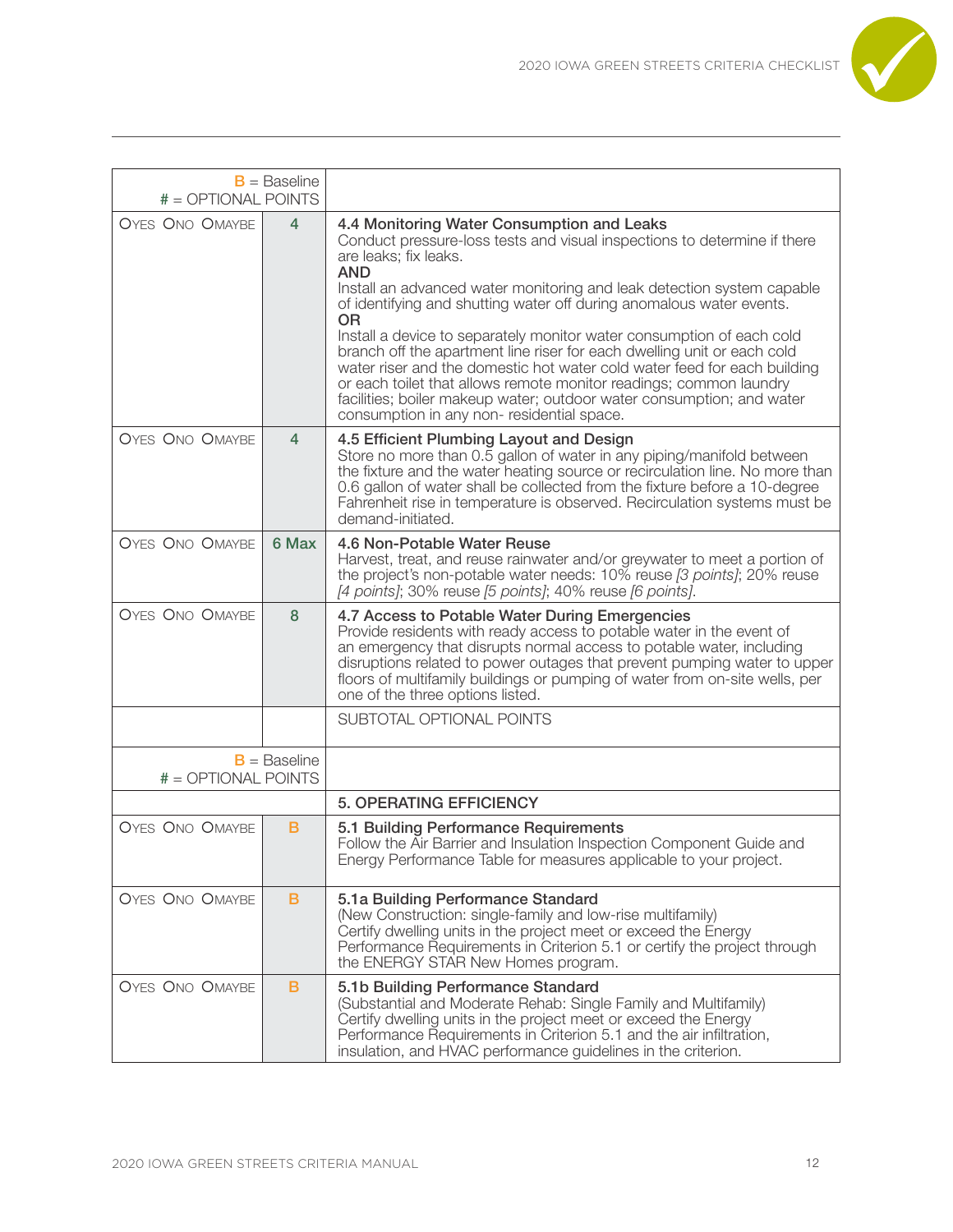

| # = OPTIONAL POINTS    | $B =$ Baseline   |                                                                                                                                                                                                                                                                                                                                                                                                                                                                                                                                                                                                                                                                                                                                                                                                                     |
|------------------------|------------------|---------------------------------------------------------------------------------------------------------------------------------------------------------------------------------------------------------------------------------------------------------------------------------------------------------------------------------------------------------------------------------------------------------------------------------------------------------------------------------------------------------------------------------------------------------------------------------------------------------------------------------------------------------------------------------------------------------------------------------------------------------------------------------------------------------------------|
| <b>OYES ONO OMAYBE</b> | B                | 5.1c Building Performance Standard<br>(New Construction: Commercial, Nonprofit and Mixed-Use)<br>Follow all applicable requirements and best practices in Criterion 5.1.<br>Projects must exceed the performance of the current state of lowa<br>adopted Energy Code at the time of submittal for plan review by at least<br>10 percent. Commission the building.                                                                                                                                                                                                                                                                                                                                                                                                                                                   |
| <b>OYES ONO OMAYBE</b> | B                | 5.1d Building Performance Standard<br>(Substantial and Moderate Rehab: Commercial, Nonprofit and Mixed-Use)<br>Follow all applicable requirements and best practices in Criterion 5.1.<br>Substantial rehab projects must exceed the performance of the current<br>state of lowa adopted Energy Code at the time of submittal for plan<br>review by at least 10 percent. Moderate rehab projects must meet or<br>exceed the current state of lowa adopted Energy Code at the time of<br>submittal for plan review. Commission the building.                                                                                                                                                                                                                                                                         |
| <b>OYES ONO OMAYBE</b> | 12<br><b>Max</b> | 5.2a Moving to Zero Energy: Additional Reductions in Energy Use<br>[Baseline for Disaster Recovery Housing Projects to Achieve ≥5 points]<br>(Not available for projects using prescriptive path for Criterion 5.1a or for<br>projects following Criterion 5.2b or 5.4.)<br>Design and construct a building that is projected to be more efficient than<br>what is required by Criteria 5.1a-5.1d. Achieve HERS score of 5 points<br>lower than required by 5.1a-5.1d OR 5% greater efficiency than required if<br>following ASHRAE path for 5.1a-5.1d compliance [5 points].<br>Additional 1 point for each additional 2-point decrease in HERS score<br>required by Criteria 5.1a-5.1d OR for 1% greater efficiency if following<br>ASHRAE path for Criteria 5.1a-5.1d, up to a maximum of 12 optional<br>points. |
| <b>OYES ONO OMAYBE</b> | $12 - 15$        | 5.2b Moving to Zero Energy: Near Zero Certification<br>[5.2b or 5.4 Baseline for Iowa Green Streets Certification Plus]<br>(Not available for projects following Criterion 5.2a or 5.4.)<br>Certify the project in a program that requires advanced levels of building<br>envelope performance such as DOE ZERH [12 points] and/or PHI Classic<br>or PHIUS+ [15 points].                                                                                                                                                                                                                                                                                                                                                                                                                                            |
| <b>OYES ONO OMAYBE</b> | $3-6$            | 5.3a Moving to Zero Energy: Photovoltaic/Solar Hot Water Ready<br>[Baseline for Disaster Recovery Housing Projects] (Not available for<br>projects following Criterion 5.3b or 5.4.)<br>Orient, design, engineer, wire, and/or plumb the development through<br>the Photovoltaic Ready pathway or Solar Hot Water Ready Pathway to<br>accommodate installation of photovoltaic (PV) or solar hot water system in<br>the future.                                                                                                                                                                                                                                                                                                                                                                                     |
| <b>OYES ONO OMAYBE</b> | 8 Max            | 5.3b Moving to Zero Energy: Renewable Energy<br>(Not available for projects following Criterion 5.3a or 5.4)<br>Install renewable energy source to provide a specified percentage of the<br>project's estimated source energy demand. See full criterion for allowable<br>sources.                                                                                                                                                                                                                                                                                                                                                                                                                                                                                                                                  |
|                        | $4 - 8$          | Option 1: For percentage of total project energy consumption provided<br>by renewable energy.<br><b>OR</b>                                                                                                                                                                                                                                                                                                                                                                                                                                                                                                                                                                                                                                                                                                          |
|                        | $1 - 5$          | Option 2: For percentage of common area meter energy consumption<br>provided by renewable energy.                                                                                                                                                                                                                                                                                                                                                                                                                                                                                                                                                                                                                                                                                                                   |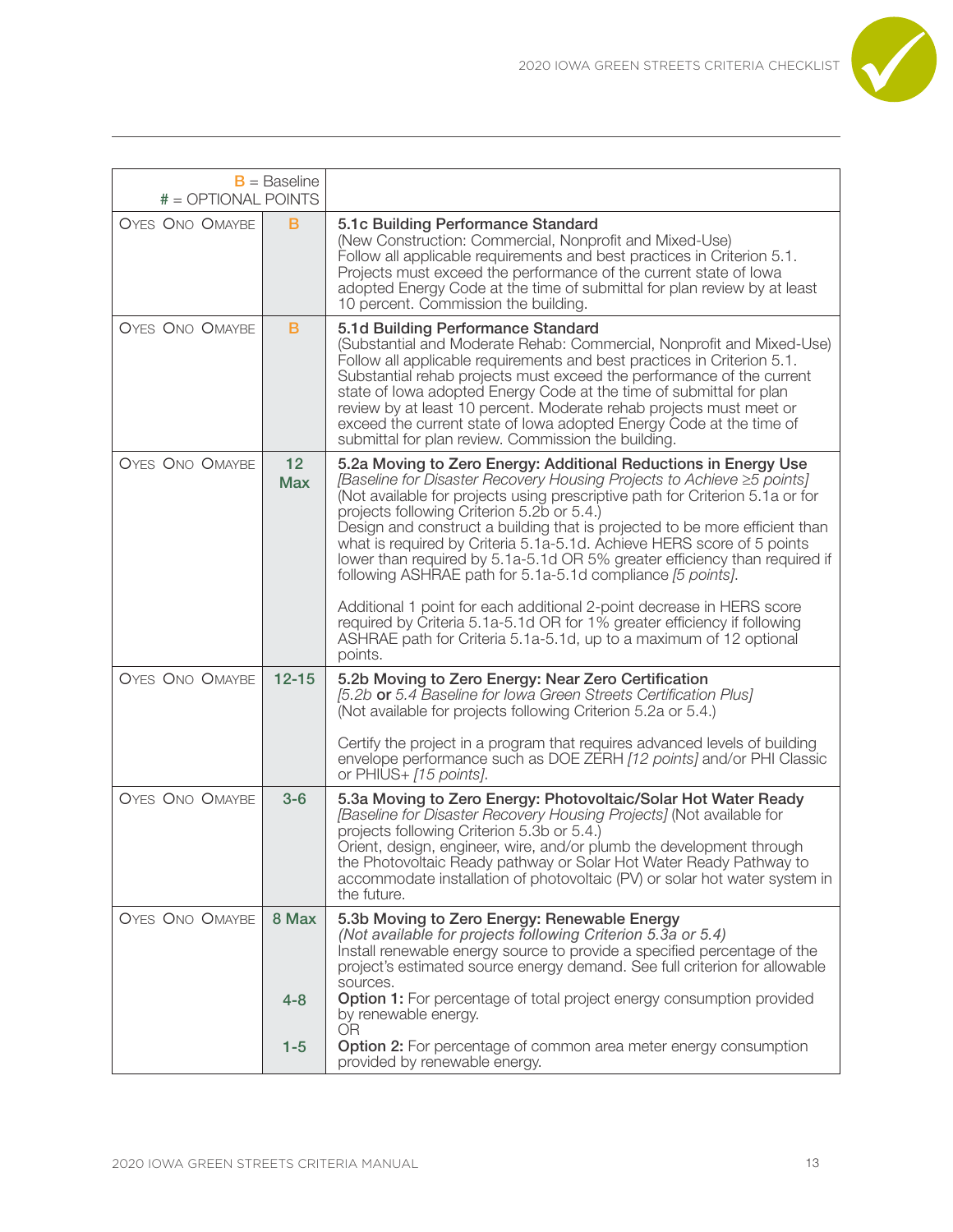

| $# = OPTIONAL$ POINTS  | $B =$ Baseline |                                                                                                                                                                                                                                                                                                                                                                                                                                                                                                                                                                                                                                                                                                                                                                                                  |
|------------------------|----------------|--------------------------------------------------------------------------------------------------------------------------------------------------------------------------------------------------------------------------------------------------------------------------------------------------------------------------------------------------------------------------------------------------------------------------------------------------------------------------------------------------------------------------------------------------------------------------------------------------------------------------------------------------------------------------------------------------------------------------------------------------------------------------------------------------|
| <b>OYES ONO OMAYBE</b> | 24             | 5.4 Achieving Zero Energy [5.2b or 5.4 Baseline for lowa Green Streets<br>Certification Plus] (Not available for projects following Criterion 5.2a, 5.2b,<br>5.3a, or 5.3b.) Achieve Zero Energy performance through one of the<br>following:<br>Option 1: Certify each building in the project to DOE Zero Energy Ready<br>Home program or PHI Plus AND Either install renewables and/or procure<br>renewable energy, which in sum will produce as much, or more, energy in<br>a given year than the project is modeled to consume.<br><b>OR</b><br>Option 2: Certify each building in the project in a program that requires<br>zero energy performance such as PHIUS_Source Zero, PHI Plus, PHI<br>Premium, ILFI's Zero Energy Petal, Zero Carbon Petal, or Living Building<br>Certification. |
| OYES ONO OMAYBE        | 5 Max          | 5.5a Moving to Zero Carbon: All-Electric Ready<br>[Baseline for Disaster Recovery Housing Projects] (Not available for<br>projects following Criterion 5.5b)<br>Ensure the project has adequate electric service and has been designed<br>and wired to allow for a seamless switch to electricity as a fuel source in<br>the future for the following uses: space heating [1 point], space cooling [1<br>point], water heating (DHW) [1 point], clothes dryers [1 point], equipment<br>for cooking [1 point].                                                                                                                                                                                                                                                                                    |
| <b>OYES ONO OMAYBE</b> | 15             | 5.5b Moving to Zero Carbon: All Electric [Disaster Recovery Projects<br>seeking Iowa Green Streets Certification Plus may request additional<br>funding with proof of additional costs] (Not available for projects following<br>Criterion 5.5a)<br>No combustion equipment used as part of the building project; project is<br>all-electric.                                                                                                                                                                                                                                                                                                                                                                                                                                                    |
| <b>OYES ONO OMAYBE</b> | B              | 5.6 Sizing of Heating and Cooling Equipment (Baseline for Substantial<br>and Moderate Rehabs that include replacement of heating and cooling<br>equipment.)<br>Size and select heating and cooling equipment in accordance with ACCA<br>manuals J, S, and D OR in accordance with the ASHRAE Handbook of<br>Fundamentals.                                                                                                                                                                                                                                                                                                                                                                                                                                                                        |
| <b>OYES ONO OMAYBE</b> | B              | 5.7 ENERGY STAR Appliances (Baseline if providing appliances.)<br>Install ENERGY STAR clothes washers, dishwashers, and refrigerators. If<br>appliances will not be installed or replaced at this time, specify that at the<br>time of installation or replacement, ENERGY STAR models must be used<br>via Criterion 8.1 and Criterion 8.4.                                                                                                                                                                                                                                                                                                                                                                                                                                                      |
| <b>OYES ONO OMAYBE</b> | B              | 5.8 Lighting (Baseline for all lighting within New Construction and<br>Substantial Rehab projects. Baseline for new lighting in Moderate Rehab<br>projects.)<br>Follow the guidance for high-efficacy permanently installed lighting and<br>other characteristics for recessed light fixtures, lighting controls, lighting<br>power density, and exterior lighting.                                                                                                                                                                                                                                                                                                                                                                                                                              |
| <b>OYES ONO OMAYBE</b> | 8              | 5.9 Resilient Energy Systems: Floodproofing<br>(Not relevant for Rehab projects in Special Flood Hazard Areas)<br>Conduct floodproofing of lower floors, including perimeter floodproofing<br>(barriers/shields). Design and install building systems as specified by the<br>full criterion so that operation of those systems will not be grossly affected<br>in a flood.                                                                                                                                                                                                                                                                                                                                                                                                                       |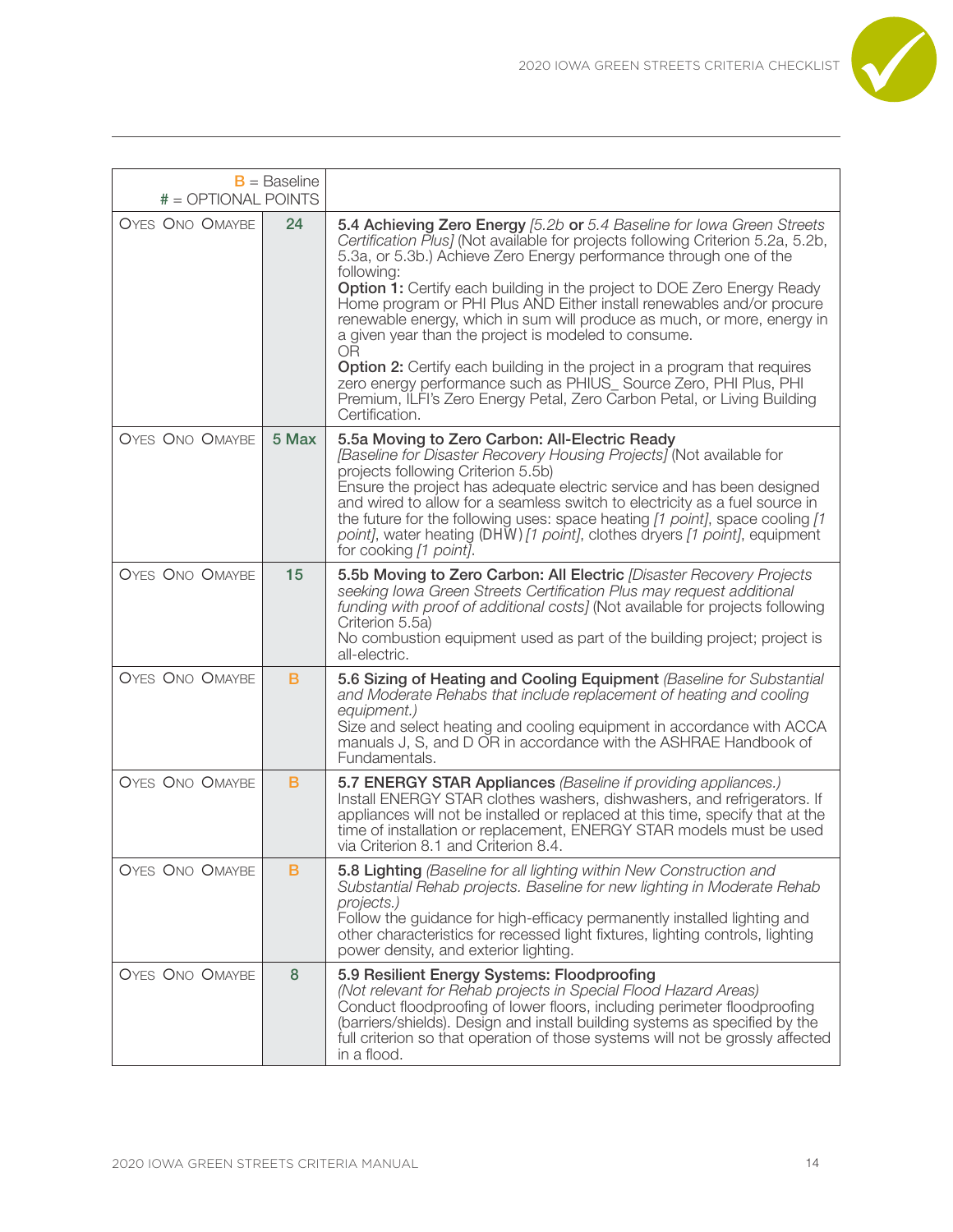

| # = OPTIONAL POINTS                   | $B =$ Baseline |                                                                                                                                                                                                                                                                                                                                                                                                                                                                                                                                                                                                                                                                                                                                                         |
|---------------------------------------|----------------|---------------------------------------------------------------------------------------------------------------------------------------------------------------------------------------------------------------------------------------------------------------------------------------------------------------------------------------------------------------------------------------------------------------------------------------------------------------------------------------------------------------------------------------------------------------------------------------------------------------------------------------------------------------------------------------------------------------------------------------------------------|
| <b>OYES ONO OMAYBE</b>                | 8              | 5.10 Resilient Energy Systems: Critical Loads<br>Provide emergency power to serve at least three critical energy loads as<br>described by the full criterion.<br>Option 1: Islandable PV system<br><b>OR</b><br><b>Option 2: Efficient generator</b>                                                                                                                                                                                                                                                                                                                                                                                                                                                                                                    |
| <b>OYES ONO OMAYBE</b>                | $5 - 10$       | 5.11 Electric Vehicle Charging<br>[Disaster Recovery Projects seeking Iowa Green Streets Certification Plus<br>may request additional funding with proof of additional costs].<br><b>Option 1</b> [5 points]<br>Install panel capacity and raceway $(\geq$ size 1) to support future build-out<br>of EV charging with 208/240 V, 40-amp circuits. Identify the overcurrent<br>protective device space(s) on circuit directory as "EV CAPABLE."<br><b>Option 2</b> [10 points]<br>Residential projects $\geq 2$ units install $\geq 1$ active electric vehicle charging<br>station. For multifamily and commercial projects install $\geq 2$ active charging<br>stations for first 25 parking spaces and 10% of all parking spaces $>$ 25<br>(round up). |
| <b>OYES ONO OMAYBE</b>                | в              | 5.12 Advanced Framing and Resilient Design<br>Use advanced framing (optimum value engineering) best practices for all<br>framing.                                                                                                                                                                                                                                                                                                                                                                                                                                                                                                                                                                                                                       |
|                                       |                | SUBTOTAL OPTIONAL POINTS                                                                                                                                                                                                                                                                                                                                                                                                                                                                                                                                                                                                                                                                                                                                |
| $B =$ Baseline<br># = OPTIONAL POINTS |                |                                                                                                                                                                                                                                                                                                                                                                                                                                                                                                                                                                                                                                                                                                                                                         |
|                                       |                | <b>6. MATERIALS</b>                                                                                                                                                                                                                                                                                                                                                                                                                                                                                                                                                                                                                                                                                                                                     |
| <b>OYES ONO OMAYBE</b>                | 8 Max          | 6.1 Ingredient Transparency for Material Health<br>Install products that have publicly disclosed inventories characterized and<br>screened to 1,000 ppm or better:<br>. 1 point per 5 installed Declare or HPD products from at least three<br>different product categories.<br>· 1 point per 2 installed Declare or HPD products in any of these<br>categories: adhesives, sealants, windows.<br>· 1 point per each product with third-party verified HPD or third party<br>verified Declare label.<br>2 points per each product with third-party verified HPD or third party<br>verified Declare label in any of these categories: adhesives, sealants,<br>windows.                                                                                   |
| <b>OYES ONO OMAYBE</b>                | 3 Max          | 6.2 Recycled Content and Ingredient Transparency<br>Use building products that feature, and disclose, their recycled content.<br>The building product must make up 75% by weight or cost of a project<br>category for the project and be composed of at least 25% post-consumer<br>recycled content.                                                                                                                                                                                                                                                                                                                                                                                                                                                    |
| <b>OYES ONO OMAYBE</b>                | 8 Max          | 6.3 Chemical Hazard Optimization<br>Install products that have third-party verification of optimization to 100<br>ppm or better per the options listed within the full criterion.                                                                                                                                                                                                                                                                                                                                                                                                                                                                                                                                                                       |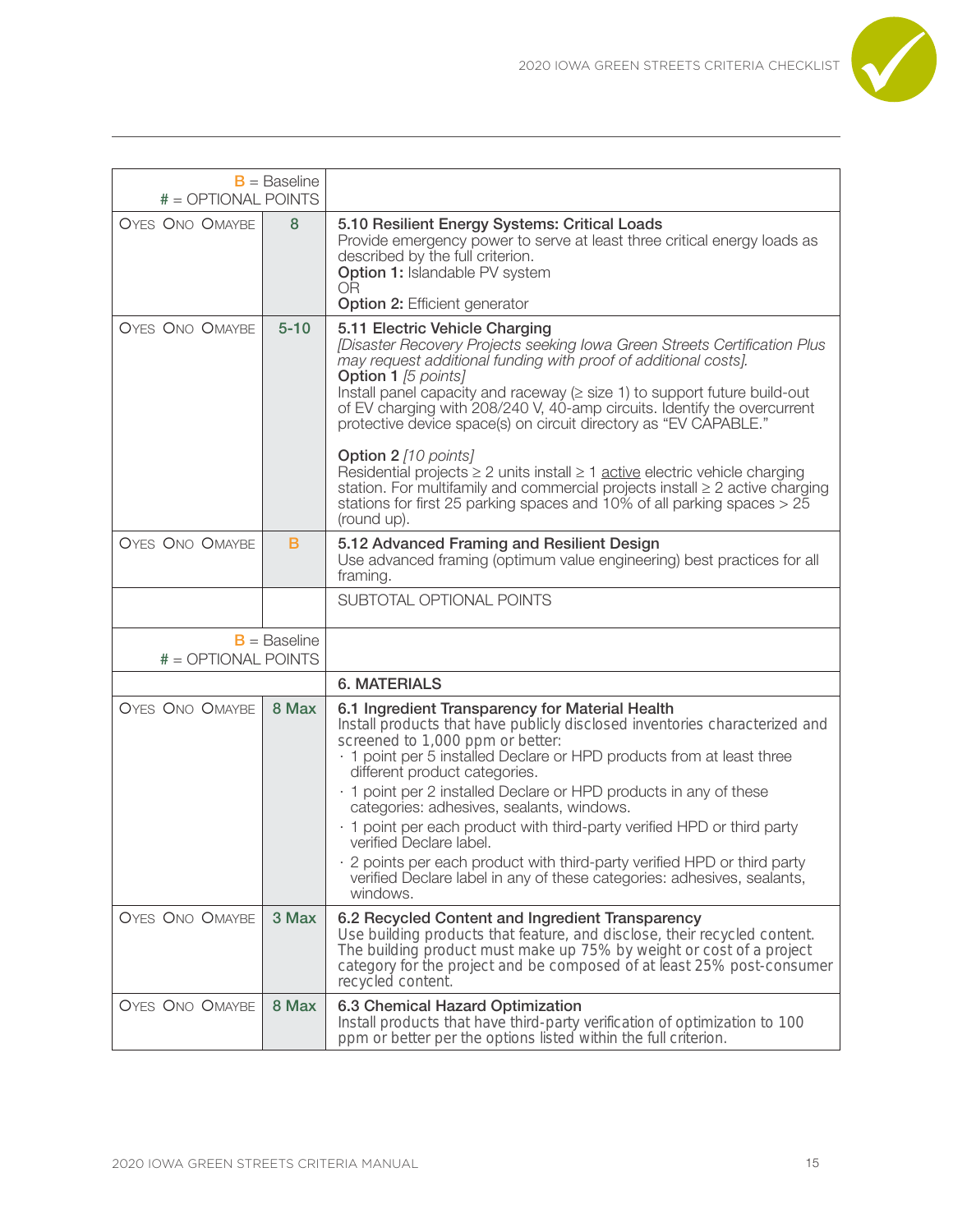

| # = OPTIONAL POINTS    | $B =$ Baseline                |                                                                                                                                                                                                                                                                                                                                                                                                                                                                                                                     |
|------------------------|-------------------------------|---------------------------------------------------------------------------------------------------------------------------------------------------------------------------------------------------------------------------------------------------------------------------------------------------------------------------------------------------------------------------------------------------------------------------------------------------------------------------------------------------------------------|
| <b>OYES ONO OMAYBE</b> | B<br>15<br><b>Max</b>         | 6.4 Healthier Material Selection<br>Select all interior paints, coatings, primers, and wallpaper; interior<br>adhesives and sealants; flooring; insulation; and composite wood as<br>specified. Optional points also available.                                                                                                                                                                                                                                                                                     |
| <b>OYES ONO OMAYBE</b> | 12<br><b>Max</b>              | 6.5 Environmentally Responsible Material Selection<br>Select concrete, steel, or insulation with a publicly disclosed EPD [3<br>points], Install a green or cool roof [3 points], use reflective paving [3<br>points], and/or use FSC certified wood [3 points]. Refer to criterion for<br>specifics.                                                                                                                                                                                                               |
| <b>OYES ONO OMAYBE</b> | B                             | 6.6 Bath, Kitchen, Laundry Surfaces<br>(Baseline for New Construction and Substantial Rehab. Moderate Rehabs<br>that do not include work in the shower and tub areas are exempt from the<br>shower and tub enclosure requirement.)<br>Use materials that have durable, cleanable surfaces throughout<br>bathrooms, kitchens, and laundry rooms. Use moisture-resistant backing<br>materials per ASTM # D 6329 or 3273 behind tub/shower enclosures,<br>apart from one-piece fiberglass enclosures which are exempt. |
| <b>OYES ONO OMAYBE</b> | 4 Max                         | 6.7 Regional Materials<br>[Baseline for Iowa Green Streets Certification Plus]<br>Use products that were processed and manufactured regionally. Select any<br>or all of these options (every two compliant materials can qualify for 1 point):<br>· Framing<br>· Cladding (e.g. siding, masonry, roofing)<br>· Flooring<br>· Concrete/cement and aggregate<br>· Drywall/interior sheathing                                                                                                                          |
| <b>OYES ONO OMAYBE</b> | в                             | 6.8 Managing Moisture: Foundations (Baseline for all New Construction<br>projects and for all Rehab projects replacing/modifying basement or crawl<br>space)<br>Install capillary breaks and vapor retarders that meet specified criteria<br>appropriate for the foundation type.                                                                                                                                                                                                                                   |
| <b>OYES ONO OMAYBE</b> | B                             | 6.9 Managing Moisture: Roofing and Wall Systems (Baseline for all<br>Rehab projects that include deficiencies in or replacing assemblies called<br>out below.)<br>Provide water drainage away from walls, window, and roofs by<br>implementing the list of techniques.                                                                                                                                                                                                                                              |
| OYES ONO OMAYBE        | ь<br>6 Max                    | 6.10 Construction Waste Management<br>Develop and implement a waste management plan that reduces<br>non-hazardous construction and demolition waste through recycling,<br>salvaging, or diversion strategies through one of the three options.<br>Achieve optional points by going above and beyond the requirement.                                                                                                                                                                                                |
| <b>OYES ONO OMAYBE</b> | 12 <sub>2</sub><br><b>Max</b> | 6.11 Recycling Storage<br>For projects with municipal recycling infrastructure and/or haulers, provide<br>separate bins for the collection of trash and recycling for each dwelling<br>unit and all shared community rooms.<br><b>OR</b><br>For projects without that infrastructure, advocate to the local waste hauler<br>or municipality for regular collection of recyclables.                                                                                                                                  |
|                        |                               | SUBTOTAL OPTIONAL POINTS                                                                                                                                                                                                                                                                                                                                                                                                                                                                                            |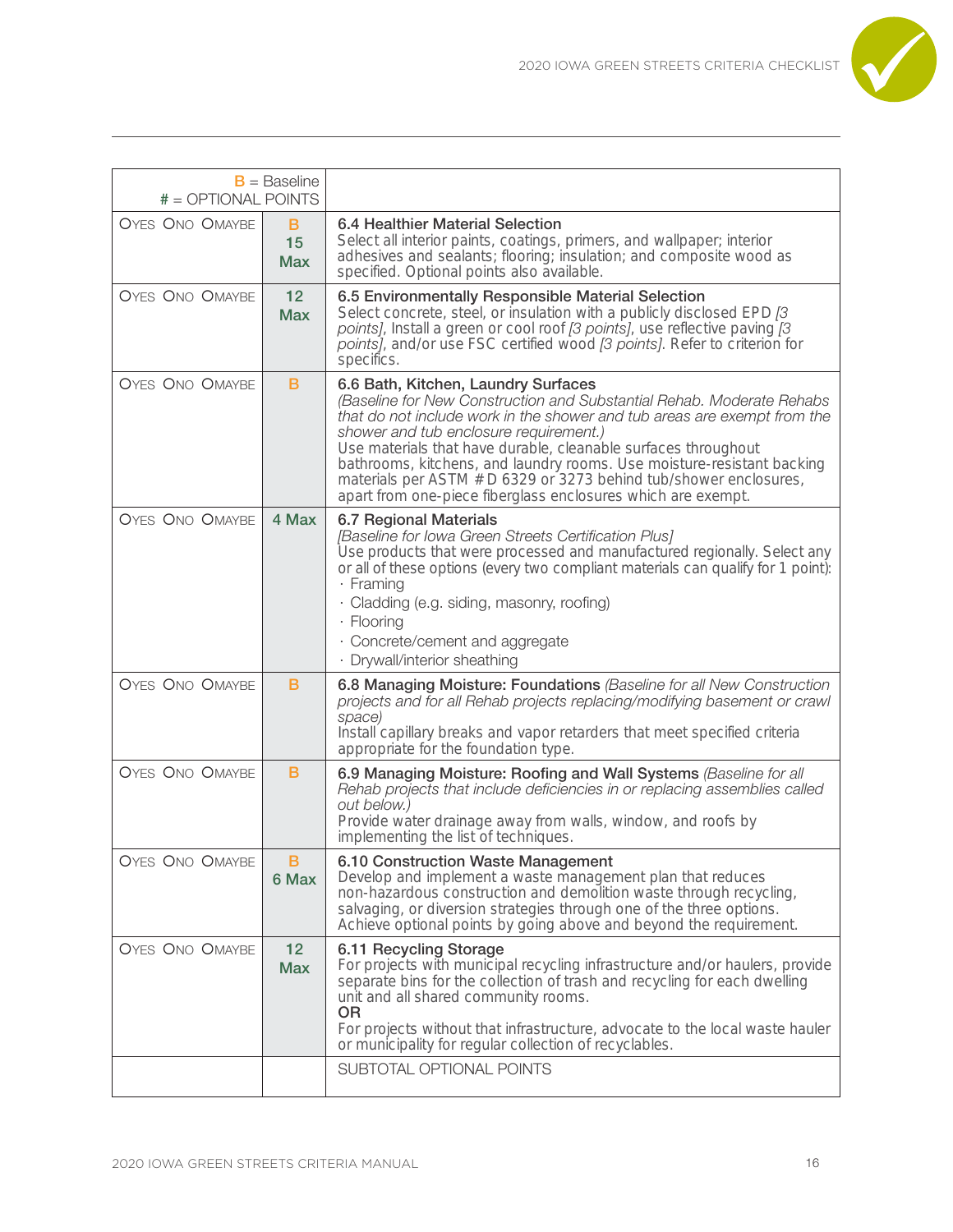

| $B =$ Baseline<br># = OPTIONAL POINT |    |                                                                                                                                                                                                                                                                                                                                                                                                                                                                                                                                                                                                                                                               |
|--------------------------------------|----|---------------------------------------------------------------------------------------------------------------------------------------------------------------------------------------------------------------------------------------------------------------------------------------------------------------------------------------------------------------------------------------------------------------------------------------------------------------------------------------------------------------------------------------------------------------------------------------------------------------------------------------------------------------|
|                                      |    | 7. HEALTHY LIVING ENVIRONMENT                                                                                                                                                                                                                                                                                                                                                                                                                                                                                                                                                                                                                                 |
| <b>OYES ONO OMAYBE</b>               | B  | 7.1 Radon Mitigation<br>(Baseline for New Construction and Substantial Rehab)<br>For New Construction in EPA Zone 1 areas, install passive radon-resistant<br>features below the slab and a vertical vent pipe with junction box within<br>10 feet of an electrical outlet in case an active system should prove<br>necessary in the future. For Substantial Rehab projects in EPA Zone 1,<br>test before and after the retrofit and mitigate per the specified protocols.                                                                                                                                                                                    |
| <b>OYES ONO OMAYBE</b>               | в  | 7.2 Reduce Lead Hazards in Pre-1978 Buildings<br>(Baseline for Substantial Rehab of Buildings Constructed Before 1978)<br>Conduct lead risk assessment or inspection to identify lead hazards.<br>Control identified lead hazards using lead abatement or interim controls,<br>using lead-safe work practices that minimize and contain dust.                                                                                                                                                                                                                                                                                                                 |
| <b>OYES ONO OMAYBE</b>               | B  | <b>7.3 Combustion Equipment</b><br>For New Construction and Rehab projects: Specify power-vented or<br>direct-vent equipment when installing any new combustion appliance for<br>space or water heating that will be located within the conditioned space. If<br>there are any combustion appliances within the conditioned space, install<br>one hard-wired carbon monoxide (CO) alarm with battery backup function<br>for each sleeping zone, placed per National Fire Protection Association<br>(NFPA) 72.<br>For Rehabs: If there is any combustion equipment located within the<br>conditioned space for space or water heating that is not power-vented |
|                                      |    | or direct-vent and that is not scheduled for replacement, conduct<br>combustion safety testing prior to and after the retrofit; remediate as<br>indicated.                                                                                                                                                                                                                                                                                                                                                                                                                                                                                                    |
| <b>OYES ONO OMAYBE</b>               | B  | 7.4 Garage Isolation<br>· Provide a continuous air barrier between the conditioned space and<br>any garage space to prevent the migration of any contaminants into<br>the living space. Visually inspect common walls and ceilings between<br>attached garages and living spaces to ensure that they are air-sealed<br>before insulation is installed.<br>· Do not install ductwork or air handling equipment for the conditioned                                                                                                                                                                                                                             |
|                                      |    | space in a garage.<br>· Fix all connecting doors between conditioned space and garage with<br>gaskets or make airtight.<br>· Install one hard-wired CO alarm with battery backup function for each                                                                                                                                                                                                                                                                                                                                                                                                                                                            |
|                                      |    | sleeping zone of the project, placed per NFPA 72 unless the garage is<br>mechanically ventilated or an open parking structure.                                                                                                                                                                                                                                                                                                                                                                                                                                                                                                                                |
| <b>OYES ONO OMAYBE</b>               | в  | 7.5 Integrated Pest Management<br>Seal all wall, floor, and joint penetrations with low-VOC caulking or other<br>appropriate nontoxic sealing methods to prevent pest entry.                                                                                                                                                                                                                                                                                                                                                                                                                                                                                  |
| <b>OYES ONO OMAYBE</b>               | B  | 7.6 Smoke-Free Policy (Baseline and Optional)<br><b>Baseline:</b> Implement and enforce a smoke-free policy in all common<br>area and within a 25-foot perimeter around the exterior of all residential<br>buildings. Lease language must prohibit smoking in these locations and<br>provide a graduated enforcement policy. Make the smoke-free policy<br>readily available.                                                                                                                                                                                                                                                                                 |
|                                      | 10 | <b>Optional:</b> Expand the policy above to include all indoor spaces in the<br>property.                                                                                                                                                                                                                                                                                                                                                                                                                                                                                                                                                                     |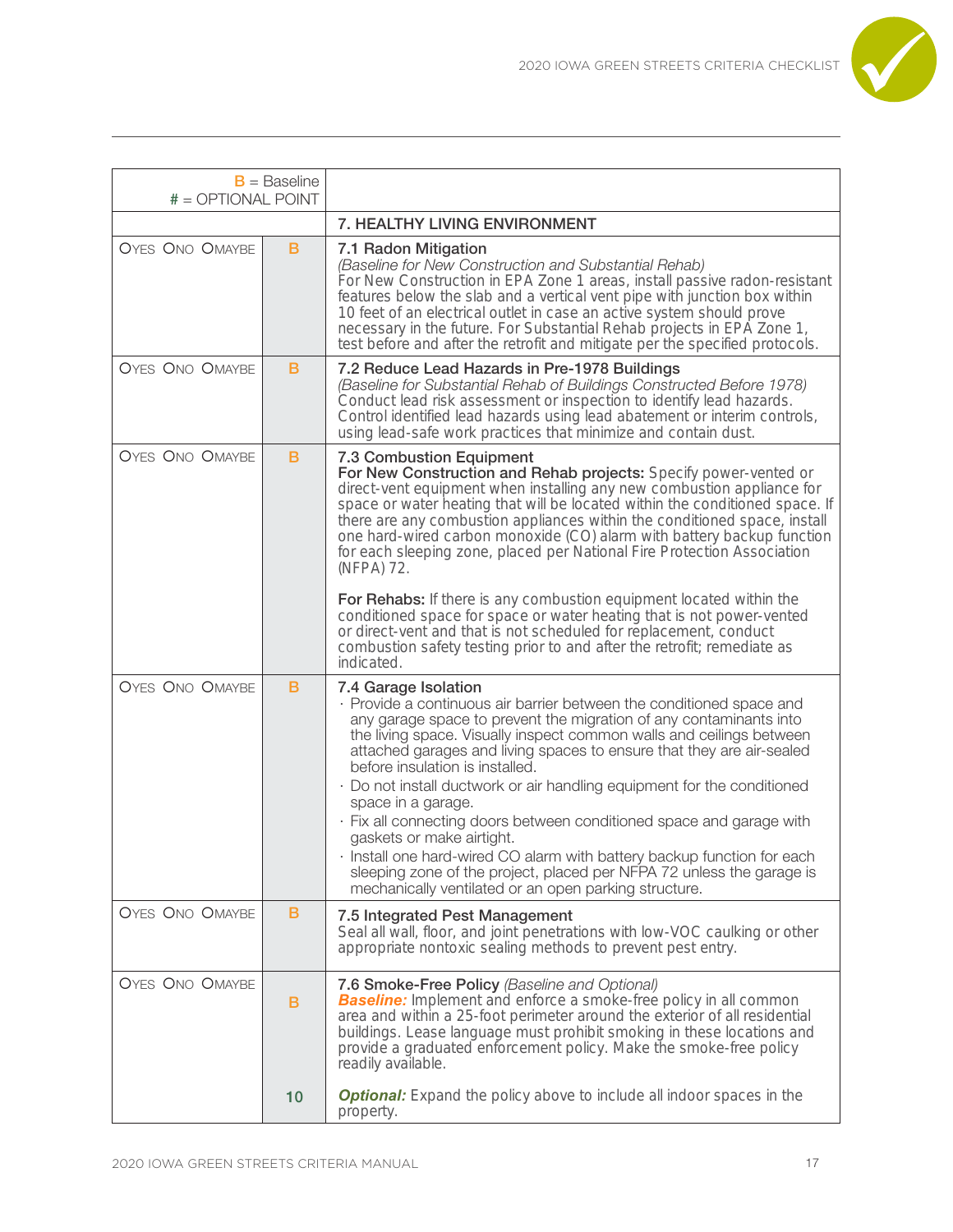

| $B =$ Baseline         |                       |                                                                                                                                                                                                                                                                                                                                                                                                                                                                                                                                                                                                                                                                                                                                                                                                                                                                                                                                                                                                                                                                                                                                                                                                                                                                                                                                                                                                                                  |
|------------------------|-----------------------|----------------------------------------------------------------------------------------------------------------------------------------------------------------------------------------------------------------------------------------------------------------------------------------------------------------------------------------------------------------------------------------------------------------------------------------------------------------------------------------------------------------------------------------------------------------------------------------------------------------------------------------------------------------------------------------------------------------------------------------------------------------------------------------------------------------------------------------------------------------------------------------------------------------------------------------------------------------------------------------------------------------------------------------------------------------------------------------------------------------------------------------------------------------------------------------------------------------------------------------------------------------------------------------------------------------------------------------------------------------------------------------------------------------------------------|
| # = OPTIONAL POINT     |                       |                                                                                                                                                                                                                                                                                                                                                                                                                                                                                                                                                                                                                                                                                                                                                                                                                                                                                                                                                                                                                                                                                                                                                                                                                                                                                                                                                                                                                                  |
| <b>OYES ONO OMAYBE</b> | B<br>12<br><b>Max</b> | 7.7 Ventilation (Baseline for New Construction and Substantial Rehab;<br>Optional for Moderate Rehab)<br>For each dwelling unit in full accordance with the current version of<br>ASHRAE 62.2 or 62.1 as coordinated with the adopted edition of the<br>IECC for the State of Iowa, install:<br>· A local mechanical exhaust system in each bathroom [3 points if<br>Moderate Rehab]<br>· A local mechanical exhaust system in each kitchen [3 points if Moderate<br>Rehab]<br>· A whole-house mechanical ventilation system [3 points if Moderate<br>Rehab1<br>Verify these flow rates are either within $+/-$ 15 CFM or $+/-$ 15% of design<br>value.<br>Each multifamily building $\geq 4$ stories, in accordance with the current<br>version of ASHRAE 62.2 or 62.1 as coordinated with the adopted edition<br>of the IECC for the State of Iowa, install:<br>· A mechanical ventilation system for all hallways and common spaces<br>[3 points if Moderate Rehab]<br>For all project types, in addition to the above requirements:<br>· All systems and ductwork installed per manufacturer's<br>recommendations<br>· All bathroom fans ENERGY STAR-labeled and wired for adequate run-<br>time.<br>· If using central ventilation systems with rooftop fans, each fan must be<br>direct-drive and variable-speed with speed controller mounted near the<br>fan. Fans with design CFM 300-2000 must also have an ECM motor. |
| <b>OYES ONO OMAYBE</b> | B                     | 7.8 Dehumidification<br>Option 1: Design, select, and install supplemental dehumidification<br>equipment to keep relative humidity <60%.<br><b>OR</b><br>Option 2: Equip all dwelling units with dedicated space, drain, and<br>electrical hook-ups for permanent supplemental dehumidification systems<br>to be installed if needed and install interior RH monitoring equipment as<br>described.                                                                                                                                                                                                                                                                                                                                                                                                                                                                                                                                                                                                                                                                                                                                                                                                                                                                                                                                                                                                                               |
| <b>OYES ONO OMAYBE</b> | 3                     | 7.9 Construction Pollution Management<br>Option 1: Earn the EPA Indoor airPlus label<br><b>OR</b><br>Option 2: In all dwelling units, seal all heating, cooling, and ventilation<br>return and supply floor ducts and returns throughout construction to<br>prevent construction debris from entering. Flush all dwelling units after<br>completion of construction and prior to occupancy for either 48 hours or<br>with at least 14,000 ft3 per ft2 of floor area, then replace all air handling<br>equipment filters.                                                                                                                                                                                                                                                                                                                                                                                                                                                                                                                                                                                                                                                                                                                                                                                                                                                                                                         |
| <b>OYES ONO OMAYBE</b> | 3                     | 7.10 Noise Reduction<br>Option 1: Test and demonstrate that noise levels in bedrooms meet 30<br>dB LAeq (continuous) and 45 dB LAmax, (single sound).<br>0R<br><b>Option 2:</b> Provide a noise abatement plan specific to the site covering<br>general noise mitigation techniques in accordance with 24 CFR 51B.<br><b>OR</b><br><b>Option 3:</b> Ensure all exterior wall and party wall penetrations are sealed<br>with acoustical sealant, all party walls and floor/ceiling assemblies have an<br>STC rating of at least 55, and exterior windows and doors in projects near<br>a significant exterior noise source have an STC rating of at least 35.                                                                                                                                                                                                                                                                                                                                                                                                                                                                                                                                                                                                                                                                                                                                                                     |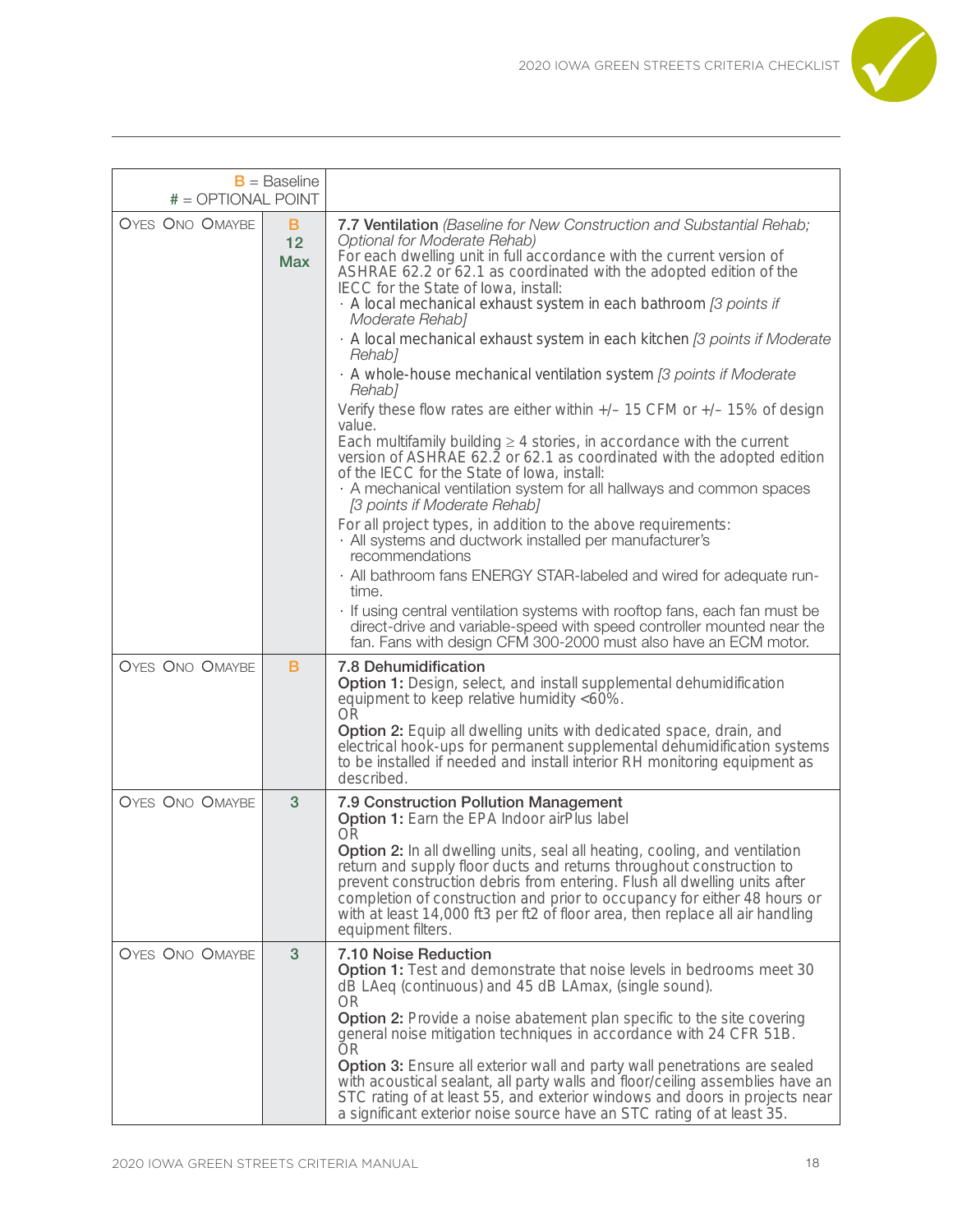

| $B =$ Baseline<br># = OPTIONAL POINT          |    |                                                                                                                                                                                                                                                                                                                                                                                                                                                                                                                                                                                                                                                                                                     |
|-----------------------------------------------|----|-----------------------------------------------------------------------------------------------------------------------------------------------------------------------------------------------------------------------------------------------------------------------------------------------------------------------------------------------------------------------------------------------------------------------------------------------------------------------------------------------------------------------------------------------------------------------------------------------------------------------------------------------------------------------------------------------------|
| <b>OYES ONO OMAYBE</b>                        | 9  | 7.11 Active Design: Promoting Physical Activity<br><b>Option 1:</b> Encouraging Everyday Stair Usage (buildings that include stairs<br>as the only means to travel from one floor to another are not eligible for<br>this option.) Provide a staircase that is accessible and visible from the<br>main lobby and is visible within a 25-foot walking distance from any point<br>in the lobby per the specifications listed. Place point-of-decision signage.<br>OR.<br><b>Option 2:</b> Activity Spaces. Provide on-site dedicated recreation space<br>with exercise or play opportunities for adults and/or children that is open<br>and accessible to all residents; see criterion for specifics. |
| <b>OYES ONO OMAYBE</b>                        | B  | 7.12 Beyond ADA: Universal Design<br><b>Baseline (Residential Projects Only):</b> Implement Division 1, Required<br>Best Practices, of the Iowa Green Streets Criteria Universal Design<br>Required and Bonus Best Practices Checklist.                                                                                                                                                                                                                                                                                                                                                                                                                                                             |
|                                               | 10 | Optional [10 points]: Implement Division 2, Best Practices, of the<br>lowa Green Streets Criteria Universal Design Required and Bonus Best<br>Practices Checklist.                                                                                                                                                                                                                                                                                                                                                                                                                                                                                                                                  |
| <b>OYES ONO OMAYBE</b>                        | 8  | 7.13 Healing-Centered Design<br>Select and implement at least two of the Options with at least two<br>different strategies listed in at least 75% units.<br><b>Option 1</b> : Provide an environment that promotes feelings of real and<br>perceived safety.<br><b>Option 2:</b> Create flexible spaces that allow for personalization and/or<br>manipulation to meet individual and community needs.<br><b>Option 3:</b> Connect residents and staff to a living landscape and the<br>natural environment.<br>Option 4: Utilize art and culture in project design and programming and<br>promote social connectedness.                                                                             |
|                                               |    | SUBTOTAL OPTIONAL POINTS                                                                                                                                                                                                                                                                                                                                                                                                                                                                                                                                                                                                                                                                            |
| $B =$ Baseline<br>$# = \text{OPTIONAL POINT}$ |    | 8. OPERATIONS, MAINTENANCE + OCCUPANT ENGAGEMENT                                                                                                                                                                                                                                                                                                                                                                                                                                                                                                                                                                                                                                                    |
| <b>OYES ONO OMAYBE</b>                        | B  | 8.1 Building Operations & Maintenance Manual and Plan (For all<br>Multifamily, Commercial and Mixed-Use projects)<br>Develop a manual with thorough building operations and maintenance<br>(O&M) guidance and a complementary plan. The manual and plan should<br>be developed over the course of the project design, development, and<br>construction stages, and should include sections/chapters addressing the<br>list of topics.                                                                                                                                                                                                                                                               |